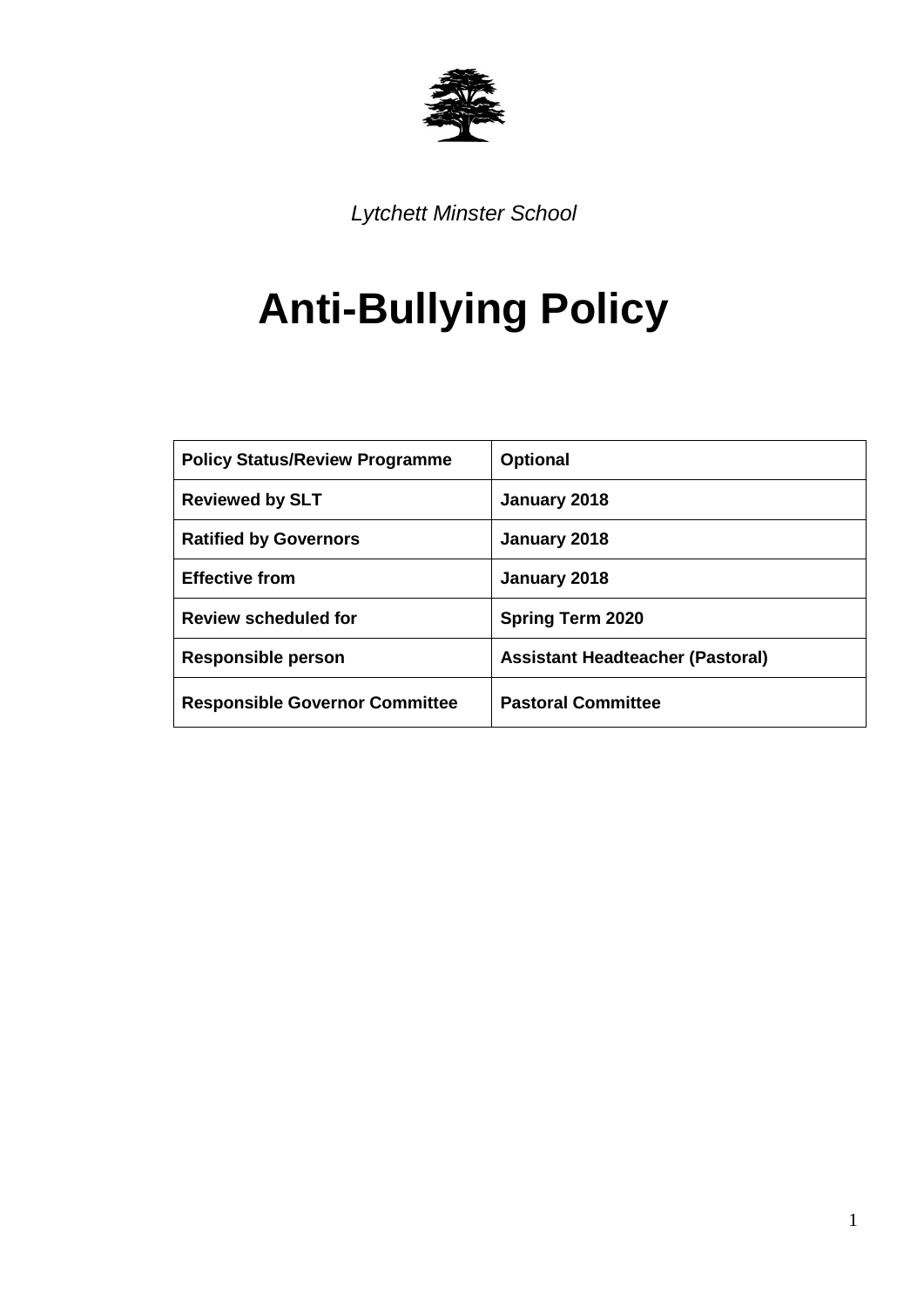## **Anti-Bullying Policy**

The school has an ethos which is founded on mutual respect. Bullying has no place at Lytchett Minster School. All students have the right to come to school to learn without the fear of being physically or mentally intimidated, abused or humiliated in any way. All members of staff (teaching and support) are responsible for the safety and wellbeing of students, and will therefore do everything within their power to prevent bullying and, where it does manifest itself, take appropriate measures to put a stop to it. Students are encouraged to report any incidents of bullying (witnessed or experienced first-hand) to a member of staff. All allegations of bullying will be fully investigated with the outcomes recorded and shared with relevant parties.

Members of staff are also entitled to come to work without the fear of being bullied by colleagues, students or parents. The head teacher is responsible for upholding this right and for taking appropriate action when an allegation of bullying against a member of staff is made.

## **Relationship to other policies:**

- Behaviour
- Children's Safeguarding
- SEND
- ICT Acceptable Use
- Single Equality
- Drugs
- Health and Safety
- Curriculum
- Educational Visits

## **What is bullying?**

Bullying is when a person or group hurts another person, means to upset them or unfairly stops them leading their life the way they want, repeatedly, over a period of time. It will usually make them feel scared or worried about telling someone.

Some people who bully do not see what they do as bullying – this is no excuse. The list below has some examples but other behaviour not listed could also be seen as bullying.

### **Bullying can be:**

- 1. Physically hurting someone (punching, kicking, tripping up, pushing etc.)
- 2. Threatening to physically hurt someone, or people or things precious to them
- 3. Damaging things that belong to someone else
- 4. Demanding money, other things or favours through frightening someone or through force
- 5. Stealing someone's things
- 6. Humiliating or embarrassing someone deliberately
- 7. Put-downs, name calling, insulting or making fun of a person or person's family, culture or religion
- 8. Sarcasm, mimicking or pulling faces
- 9. Spreading rumours or whispering things about people
- 10. Excluding someone or leaving them out
- 11. Racist, homophobic or sexually offensive remarks and/or behaviour, for example, racist name-calling
- 12. Graffiti
- 13. Cyberbullying (please see final section below)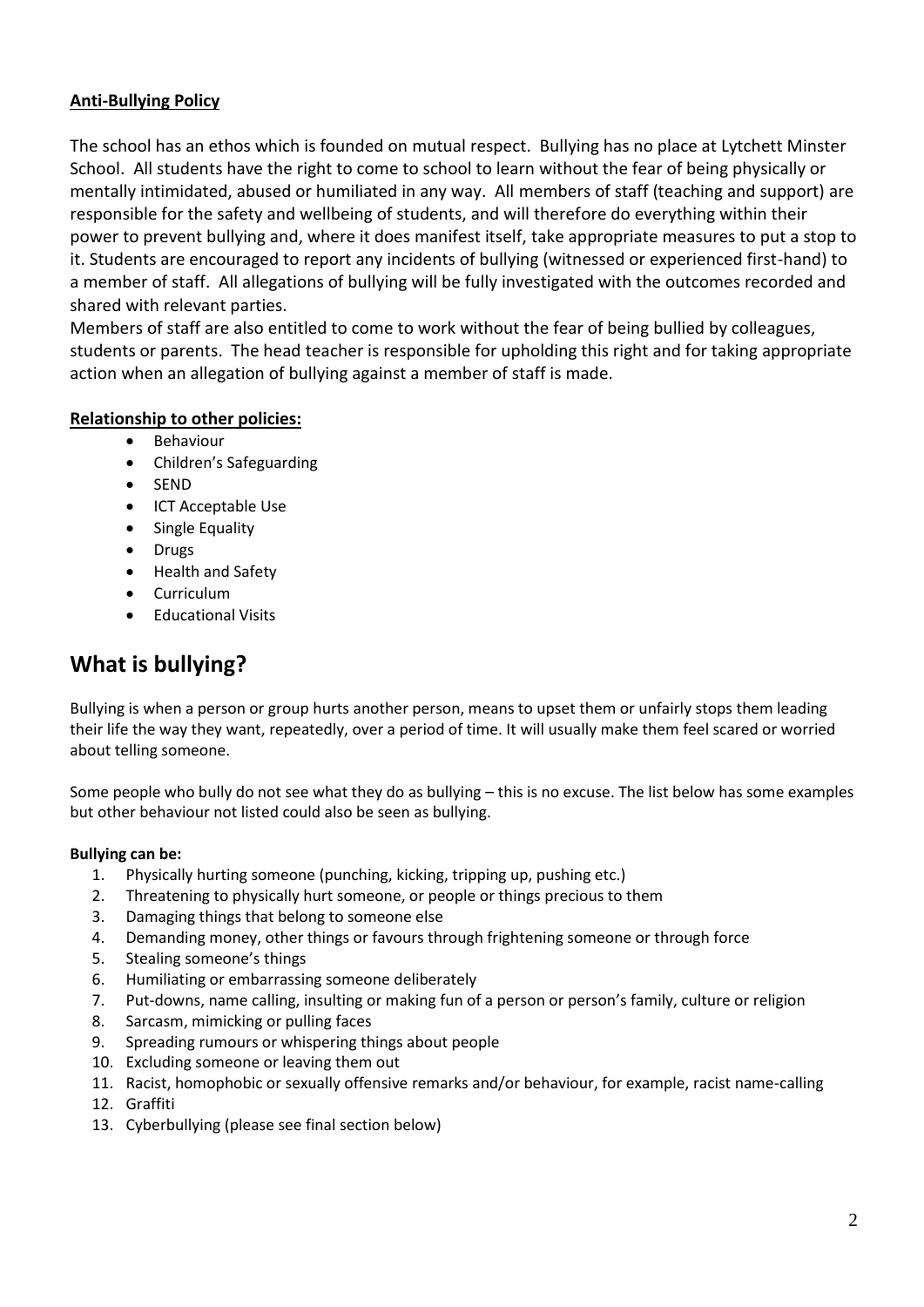## **What the school will do about bullying**

- 1. A copy of the advice about bullying (see Appendix) together with advice on cyberbullying will be published in the school planner. Students and their parents/carers will be expected to read the advice and sign a space in their planner to show they have read and understood what it means.
- 2. The school's bullying policy will be available to parents/carers on request from reception and will be published on the school's website
- 3. The school participates in initiatives to reduce bullying such as the campaign to tackle cyberbullying and will explore new approaches.
- 4. The school will investigate promptly any report of bullying and take action when appropriate.
- 5. The school will review its bullying policy on a regular basis and aim to learn from best practice elsewhere
- 6. The school will work with staff, students and parents to create a school community where bullying is not tolerated. Peer-group pressure can be used to discourage bullying and students can be helped to develop positive strategies and to become assertive without resorting to threats and violence.
- 7. The school regularly makes expected standards of behaviour clear to students.
- 8. The school aims to raise the self-esteem of all Lytchett Minster students and to create an atmosphere of mutual respect and responsibility through its PSHE programme; the pastoral system; assemblies; and across the taught curriculum.
- 9. All teaching staff and support staff should quickly report any concerns about bullying to the relevant Head of House/Deputy Head of House/Head or Deputy Head of Sixth Form, and fill in a referral (and a Racist Incident Monitoring Form if appropriate).
- 10. For all serious incidents an investigation will take place with statements taken from students involved and witnesses.
- 11. After finding out the facts the school can use a range of sanctions available, making a considered response to the circumstances. The school will not hesitate to exclude students who repeatedly threaten or intimidate other members of the school community. It is possible that the school may also contact the police when appropriate.
- 12. Various kinds of counselling are used to support the victim and to try to change the behaviour of the bully.
- 13. In every guidance interview the HoH or DHoH asks the student if they are being bullied or if they have witnessed any bullying.
- 14. The whole curriculum of the school aims to create an atmosphere of mutual respect and understanding.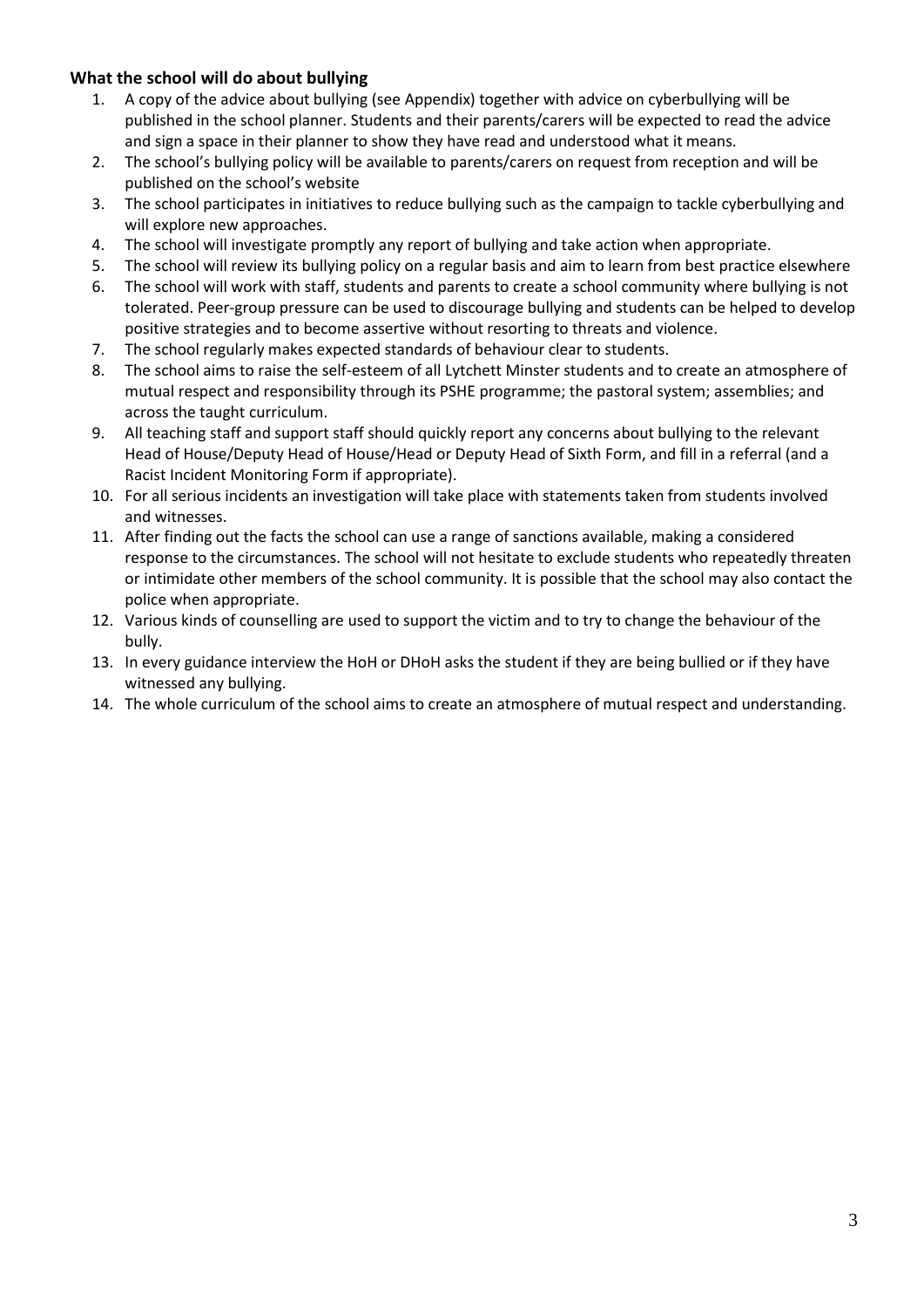## **Appendix**

## **How can we tackle bullying?**

## **What students should do if they are being bullied**

- 1. Try not to show that you are upset.
- 2. Try to ignore the bully. (Remember, they want your scared reaction and silence might leave them disappointed)
- 3. Walk away quickly and confidently, even if you don't feel that way inside.
- 4. Try to be assertive look and sound confident.
- 5. If you are different in any way, be proud of it. It's good to be an individual. We are all different from one another in some way.
- 6. Where possible avoid the places where bullying may occur. Make sure that you are not alone if you have to go to places where bullying may happen.
- 7. If you fear that you are in danger, get away.
- 8. The bully will not stop if he/she thinks that he/she can get away with this sort of behaviour. Tell your parent or carer/Tutor/Deputy Head of House/Head of House/Head of Year/Teaching Assistant/another teacher/mentor/prefect/any other adult; or ask a friend to tell someone on your behalf.

## **What students should do if they witness bullying**

- 1. Don't stand by and watch incidents of bullying fetch help.
- 2. Show that you and your friends disapprove.
- 3. Give sympathy and support to students who may be bullied
- 4. Be careful about teasing people or making personal remarks. Be sensitive to other people's feelings.
- 5. If you know of serious bullying, tell someone. The victim may be too scared or lonely to tell.

### **What parents/carers can do to support the school bullying policy**

- 1. Parents/carers are encouraged to work in partnership with the School to achieve better relationships between students.
- 2. Parents/carers should make early contact with the Form Tutor/Deputy Head of House/Head of House/Head of Year if their child tells them or they suspect that their child is being bullied at School.
- 3. For all cases of bullying, parents/carers of any children involved, including victims, are asked to support the action being taken by the School.

## **Cyberbullying**

Modern technology has created many benefits but has also led to the development of a new type of bullying known as cyberbullying. Cyberbullying can be very harmful as it is more difficult to control as it takes place mainly outside school, in the evenings, at weekends and during the holidays. It also can involve many people.

The following types of bullying fall under the term Cyberbullying:

- 1. Any acts of bullying using a computer, mobile phone or other new technology.
- 2. Texting unkind or hurtful things.
- 3. Taking images and sharing them with others or posting them on the internet.
- 4. Writing unkind comments or spreading rumours in chat rooms and other internet forums

### **What can you do to stop cyberbullying?**

1. **Always respect others** - Remember that when you send a message to someone you cannot see the impact that your words or image may have on the other person. That is why it is important to always show respect to people and be careful what you say online or what images you send. What you think is a